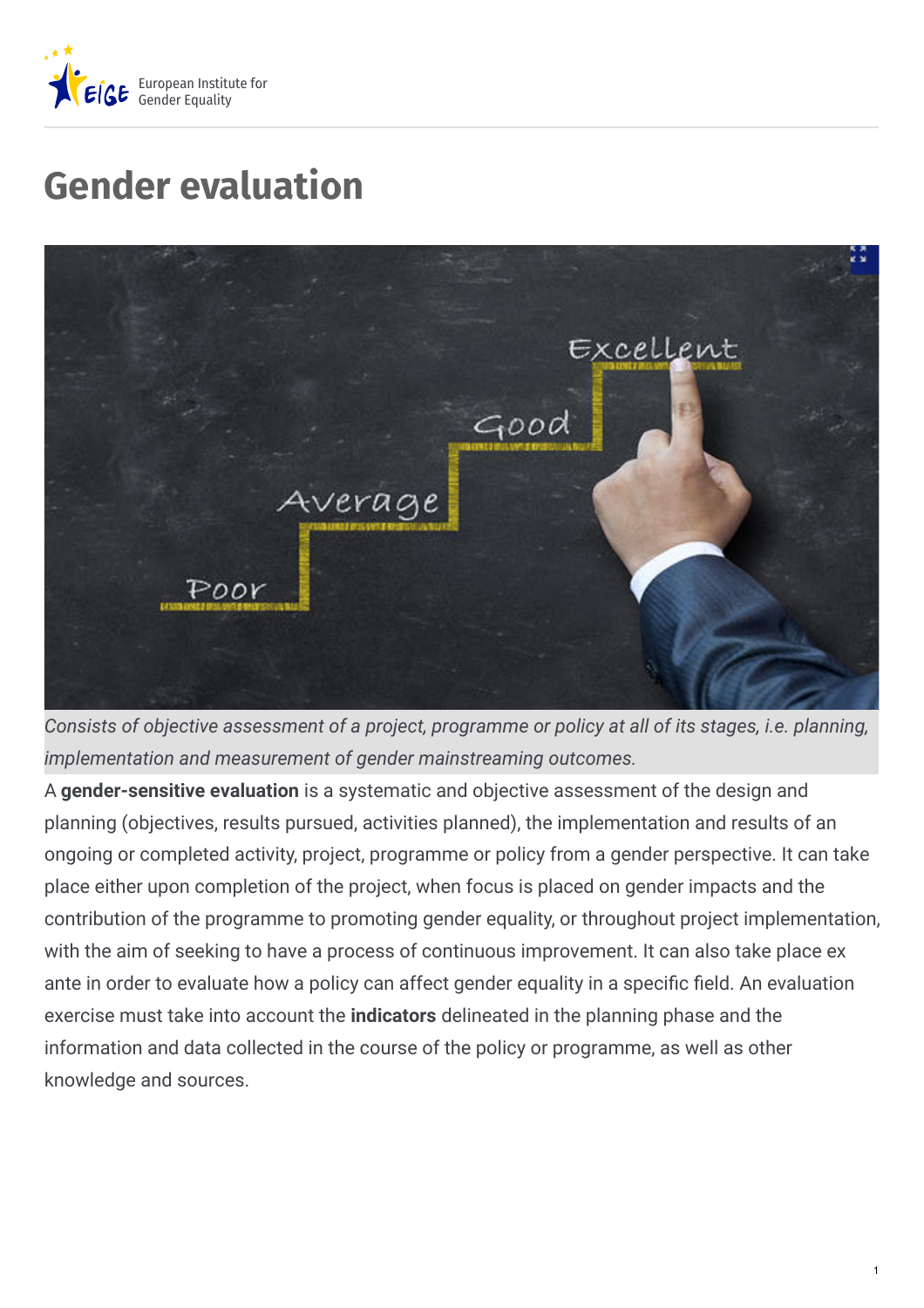Evaluators should have gender expertise and the evaluation criteria, questions, methods and reports should integrate gender equality considerations. The evaluation report should be based on qualitative and quantitative data, disaggregated by sex, to measure results and long-term outcomes for both women and men. Ideally gender equality issues should be mainstreamed in all sections of the evaluation report, rather than mentioned only in a separate section on gender. Make your evaluation reports publicly available: this will build confidence between your institution and the target group(s) of your policy or programme.

## **Examples of gender-sensitive evaluation criteria**

Widely used evaluation criteria are: relevance, efficiency, effectiveness, impact and sustainability:

**Relevance:** Has the project/programme effectively contributed to the creation of favourable conditions for gender equality? Did it respond to the practical and strategic gender needs of women? Did it contribute to the national and EU policy commitments and mandates regarding gender equality? Was the treatment of gender equality issues throughout the implementation phase logical and coherent? Were adjustments made to respond to external factors of the project/programme (e.g. economic crisis, new government etc.) which influenced gender relationships?

**Efficiency:** Has the implementation of the policy been efficient with respect to gender equality? Are the means and resources being used efficiently to achieve results in terms of improved benefits for both women and men? Have the results for women and men been achieved at reasonable cost, and have costs and benefits been allocated and received equitably?

**Effectiveness:** Did the project/programme results turn out to be effective in achieving gender equality? Have the results contributed to the achievement of the planned results and outcomes, and have benefits favoured male and/or female target groups? Did stakeholders (organisations, institutions, indirect target groups) benefit from the interventions in terms of institutional capacity-building in the area of gender mainstreaming and the development of gender competence among their staff?

**Impact:** What has been the impact of the project's outcomes on wider policies, processes and